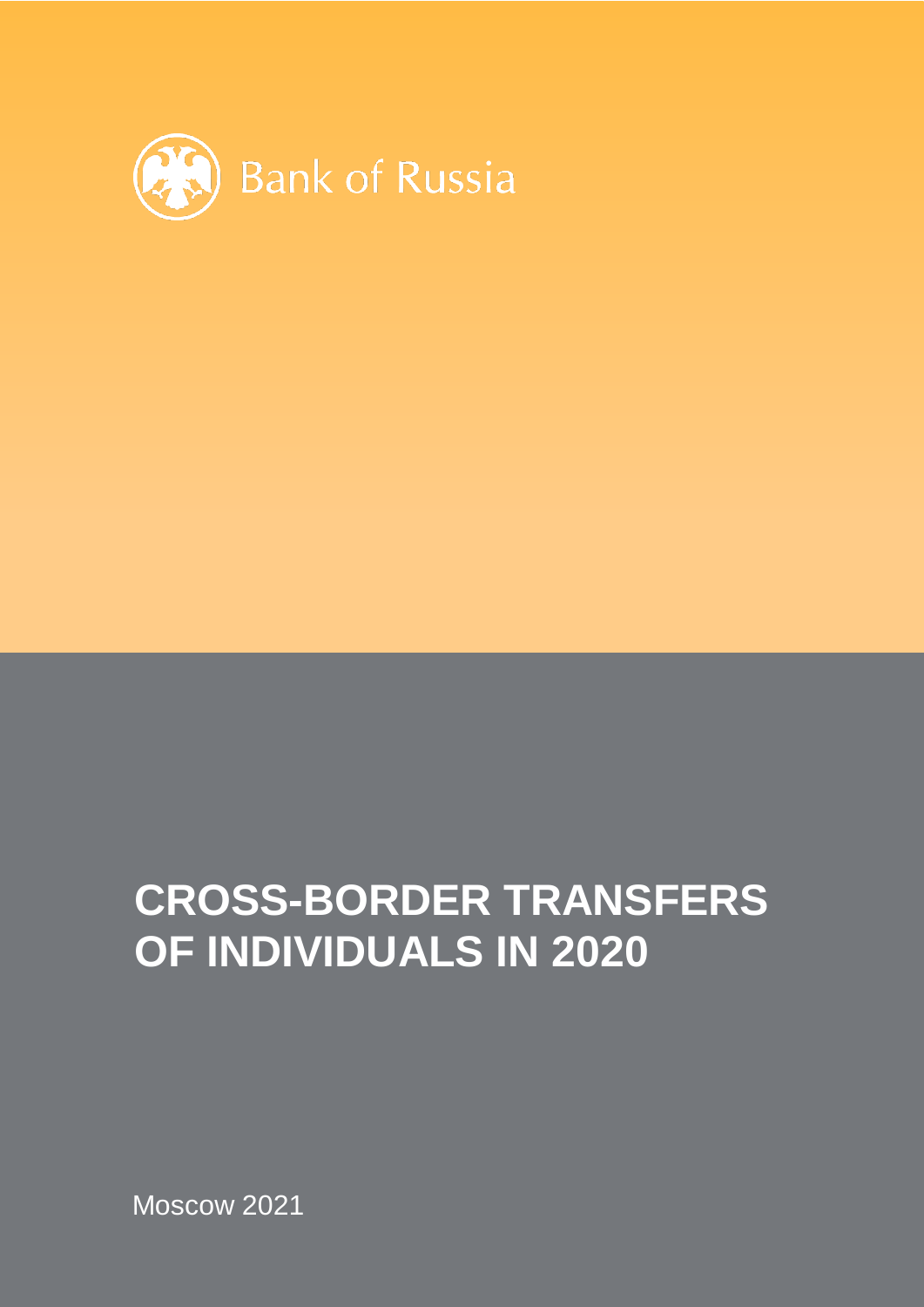In 2020, the value of total cross-border transfers of individuals (residents and nonresidents of the Russian Federation) decreased by 4.9% to \$63.5 billion compared to the previous year. The negative balance of the indicator remained virtually unchanged due to a symmetric reduction in the value of both outgoing and incoming transfers. The deficit in the balance of cross-border transfers of individuals to non-CIS countries increased but it dropped to the CIS countries.

Remittances from the Russian Federation decreased by 3.8% to \$40.1 billion. In the dynamics of outgoing transfers, there was an increase in transfers which were predominantly for saving purposes. This was confirmed by a growing share of transfers to non-CIS countries, primarily to traditional 'safe havens' (e.g., Switzerland and the United Kingdom). On the other hand, 2020 was characterised by a decline in remittances to the CIS countries, predominantly associated with funds transfers by labour migrants to support their families at home.

Remittances to individuals in the Russian Federation fell by 6.7% vs 2019 to \$23.4 billion. A steeper drop was recorded in the inflow from non-CIS countries, primarily from the US and UK. At the same time, the remittances from the CIS countries, which have a less significant role in the incoming flow, did not decrease so significantly, while

Kazakhstan retained its traditionally dominant position among the senders of transfers to individuals in the Russian Federation.

The share of remittances made via payment systems in the total cross-border household remittances amounted to 16.6% with a 72.2%-portion in the total transactions with CIS countries.

The currency composition of cross-border transfers of individuals continued to shift towards the prevailing use of the Russian ruble (23.1% of the total transfers in 2020). The share of the national currency of the Russian Federation in servicing transfers via payment systems was, as before, prevailing (62.8%).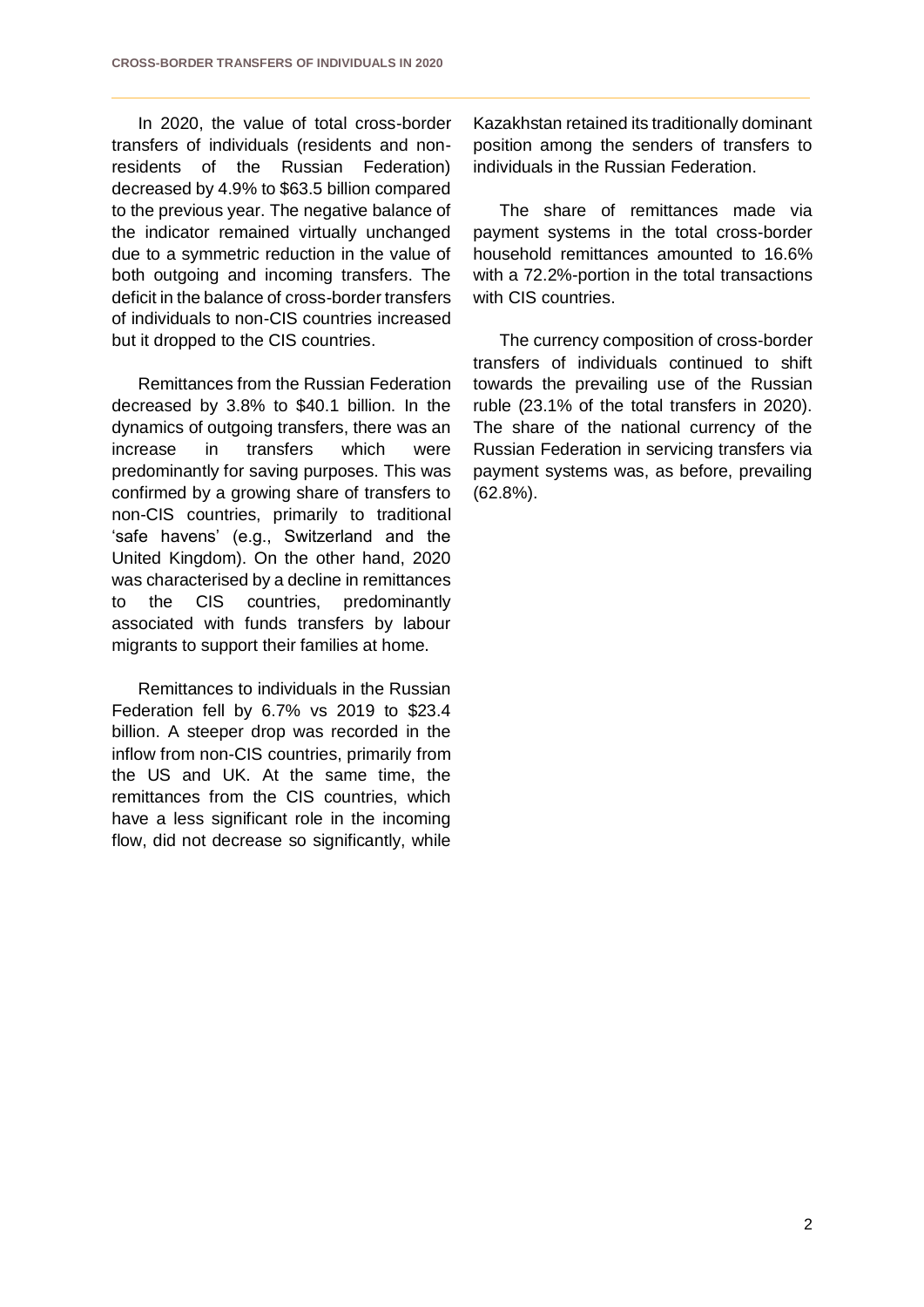According to World Bank data, despite the COVID-19 pandemic, remittances to developing countries remained stable in 2020, with their posted reduction being not as big as it was previously forecast. According to the latest World Bank Migration and Development Report<sup>1</sup>, in 2020, the volume to officially registered remittances to low and middle-income developing counties totalled \$540 billion, down just by 1.6% compared to the total remittances in 2019, which amounted to \$548 billion.

The decline in the volume of registered remittances in 2020 turned out to be less significant than during the 2009 global financial crisis (4.8%). Similarly, it was much less meaningful than the decrease in direct investment in low and middle-income countries: in 2020, such investment (excluding investment in the Chinese economy) dropped by more than 30%. As a result, in 2020, for the first time since 1990, the volume of remittances to low and middle-income countries exceeded total direct investment (\$259 billion) and foreign development assistance (\$179 billion).

Key contributors to the stable inflow of remittances to developing countries include: fiscal incentives that made the economic situation in advanced economies hosting migrants better than expected; switch from cash to digital remittances and from non-official to official channels of transfers; and also growing oil prices and exchange rate movements.

An increase in remittance inflows was registered in Latin America and the Caribbean (by 6.5%), South Asia (by 5.2%), as well as in the Middle East and North Africa (by 2.3%). At the same time, remittance inflows to East Asia and the Pacific fell by 7.9%, to Europe and Central Asia by 9.7%, and to sub-Saharan Africa by 12.5%.

According to the forecast, recovery of the global economic growth is projected to continue in 2021 and 2022, and against this backdrop, remittances to low and middle-income countries are expected to increase by 2.6% to \$553 billion in 2021 and by 2.2% to \$565 billion in 2022.

In 2020 Q4, the global average fee charged for a \$200 transfer remained high at 6.5% of the remittance amount, which is more than double the 3% target as set forth by the Sustainable Development Goals. The lowest was the average fee for transfers to South Asia (4.9%), and the highest was, as before, the fee for transfers to sub-Saharan Africa (8.2%).

l <sup>1</sup> Resilience COVID-19 Crisis Through a Migration Lens. Migration and Development Brief 34. May 2021. World Bank Group. 2021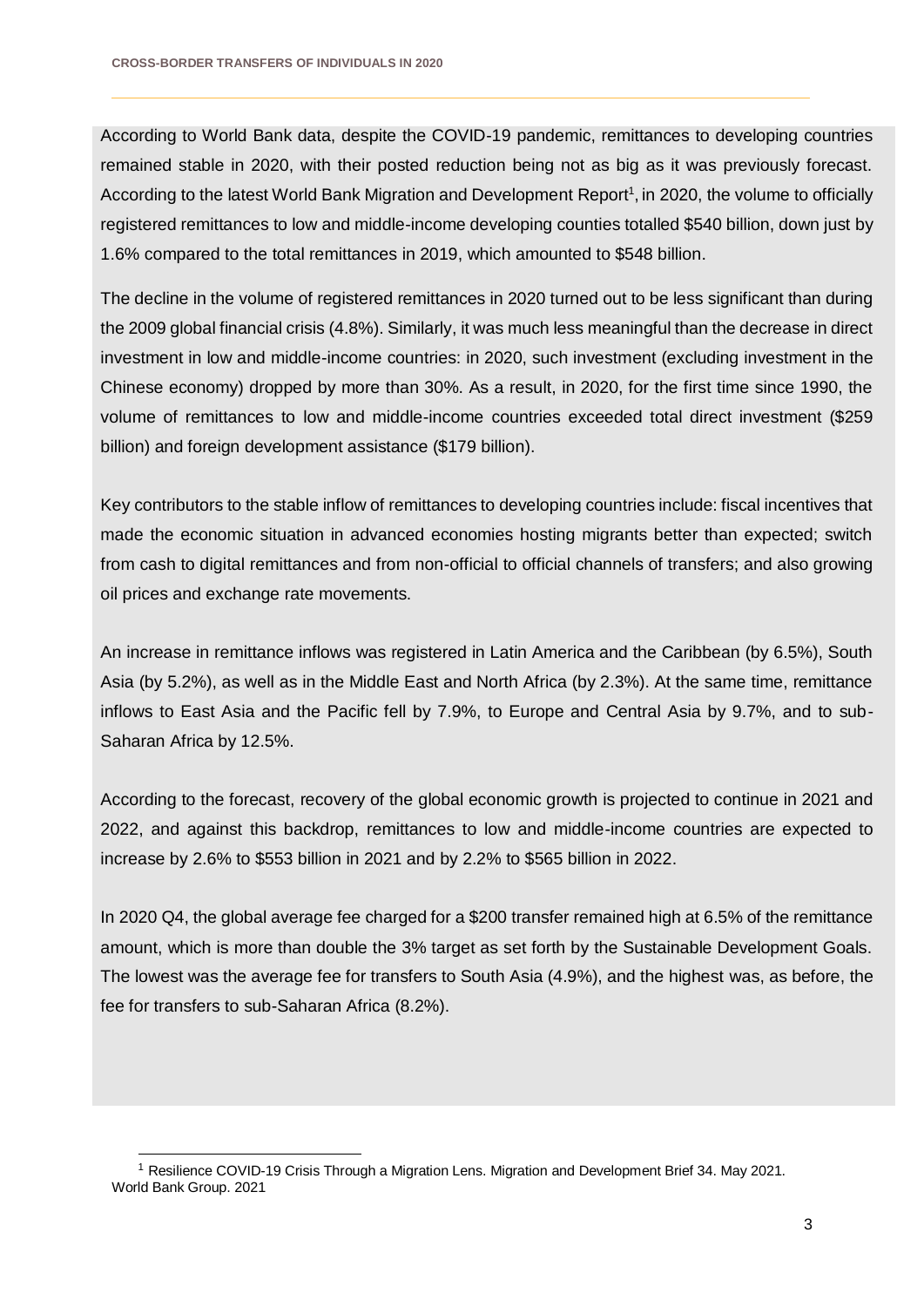In 2020, total cross-border remittances by both resident and non-resident individuals of the Russian Federation<sup>2</sup> fell by 4.9% to \$63.5 billion vs 2019.

The negative balance on individuals' crossborder remittances remained at the level of 2019 at \$16.7 billion. At the same time, the deficit in the balance of individuals' cross-border remittances from or to non-CIS countries expanded by 26.2% to \$ 9.1 billion against 2019, while of those from or to the CIS countries, on the contrary, decreased by 18.8% to \$7.6 billion.





Like a year earlier, in 2020, the balance of individuals' cross-border remittances from or to the most of principal non-CIS counterparties was negative and amounted to \$2.4 billion for Switzerland, \$1.1 billion for the UK, \$0.9 for Monaco, \$0.8 billion for Spain, and \$0.7 billion each for Turkey, Luxembourg and Japan.

Among the CIS countries, the most significant deficit in the balance of cross-border remittances of individuals was traditionally observed for Uzbekistan (\$4.1 billion), Tajikistan (\$1.7 billion) and Kyrgyzstan (\$1.4 billion). Like in 2019, the positive balance on individuals' cross-border remittances was registered with Kazakhstan (\$1.0 billion) and Turkmenistan (\$0.1 billion).

l

The combined negative balance on individuals' cross-border remittances with the EAEU countries decreased by 41.5% to \$0.8 billion in 2020.



Transfers via payment systems play an important role in the cross-border remittances by individuals. Their total turnover was \$10.5 billion in 2020, down \$0.4 billion from the previous year. The negative balance of cross-border transfers via payment systems amounted to \$4.3 billion, which is up 1.7% compared to the previous year.

In order to obtain information about the main characteristics of cross-border remittances via payment systems, in 2020, from 17 to 21 February and from 17 to 21 August, individuals making funds transfers were asked to fill in questionnaires (hereinafter, the survey). In 2020, over 50 thousand completed questionnaires were received from 20 banks making funds transfers via the largest payment systems.

The main purpose of the survey is to determine the composition of remittances by purpose and receive additional information about senders/recipients in order to improve the methodology for calculating individuals' crossborder transfer indicators that are reflected in the balance of payments of the Russian Federation as personal remittances.

<sup>2</sup> Cross-border remittances of individuals are defined as cross-border wire money transfers by resident and non-resident individuals (receipts of resident and non-resident individuals) effected

with or without opening an account via credit institutions, including remittances via payment systems.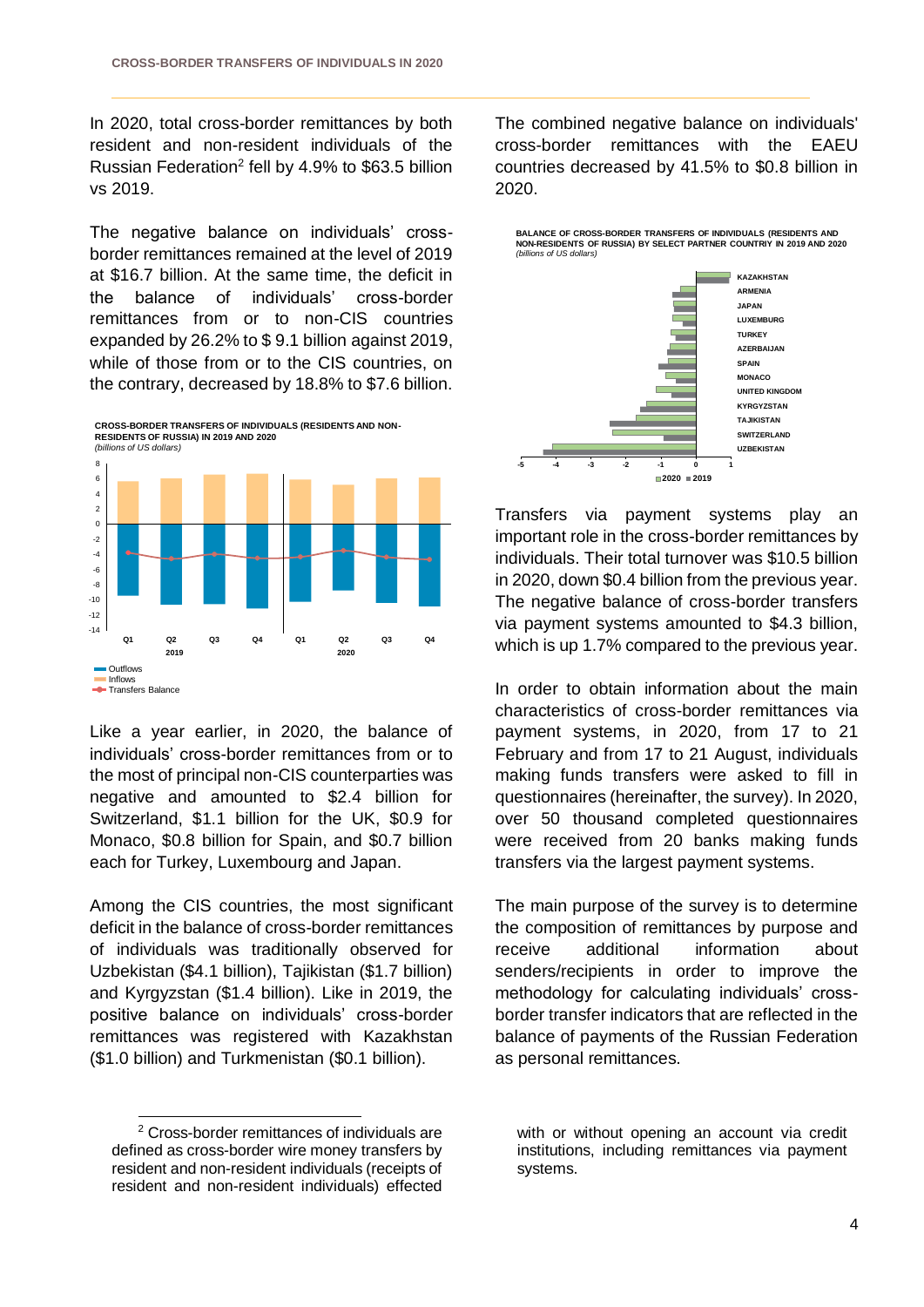## **TRANSFERS FROM THE RUSSIAN FEDERATION**

Transfers from the Russian Federation made by individuals to other countries decreased by 3.8% from \$41.7 billion in 2019 to \$40.1 billion in 2020.

As remittances were mostly *sent by residents*, their share in total cross-border transfers abroad grew from 79.2% in 2019 to 82.8% in the reporting period. In 2020, residents' overseas remittances totalled \$33.2 billion (vs \$33.0 billion a year earlier), including \$26.9 billion (vs \$26.1 billion a year ago) to non-CIS countries. Nonresidents transferred abroad \$6.9 billion (vs \$8.7 billion a year earlier).

*In the geographic composition* of resident and non-resident individuals' remittances, transfers to non-CIS countries grew from \$28.8 billion in 2019 to \$29.1 billion in 2020.

Remittances to the CIS countries totalled \$11.0 billion in the reporting year vs \$12.9 billion in 2019. As in the previous year, the leading countries recipients were Uzbekistan, Tajikistan and Kyrgyzstan, the total volume of transfers thereto decreased by \$1.4 billion to \$7.9 billion, however, their share remained at the past year's level – 71.4%.

Individuals' transfers from the Russian Federation to the EAEU countries decreased by 16.0% compared to 2019 to \$3.2 billion (8.1% of outflows).

**CROSS-BORDER TRANSFERS OF INDIVIDUALS (RESIDENTS AND NON-RESIDENTS) FROM RUSSIA TO TOP 10 PARTNER COUNTRIES IN 2020**



The *target structure* of residents' cross-border remittances was dominated by *funds transfers to their own accounts* in foreign banks (\$16.0 billion vs \$14.2 billion in 2019). Their share in total resident individuals' transfers grew from 43.0% to 48.2%. More than half of the funds were transferred to banks in Switzerland, the United Kingdom, Monaco, the United States of America and Luxembourg.

**COMPOSITION OF CROSS-BORDER TRANSFERS OF INDIVIDUALS (RESIDENTS) FROM RUSSIA IN 2019 AND 2020, BY PURPOSE**



Residents' *remittances without a quid pro quo* increased to \$3.6 billion, or by 4.8%, with their share in outgoing transfers changed from 10.5% to 11.0%. The bulk of transactions represented remittances to the CIS countries, primarily Tajikistan, Armenia and Uzbekistan (a total of \$1.3 billion against \$0.9 billion a year before) due to those made by labour migrants from those countries, among other things. The volume of individuals' free remittances to China reduced (from \$0.3 billion to \$0.2 billion). An overwhelming part of free remittances was traditionally made via payment systems, their share remained at the 2019 level of 87.9%.

Total remittances *in payment for goods and services* stood at \$3.3 billion (against \$3.8 billion in the previous year); however, their share decreased from 11.6% of the outgoing flows to 10.0%. The main recipients of remittances *in payment for goods* were Japan, Italy, the United States of America, Germany, and Switzerland (in agaregate, 64.0% of transfers in this category). Flows of remittances to these countries are most commonly associated with purchases of cars, furniture and clothes. Top recipients of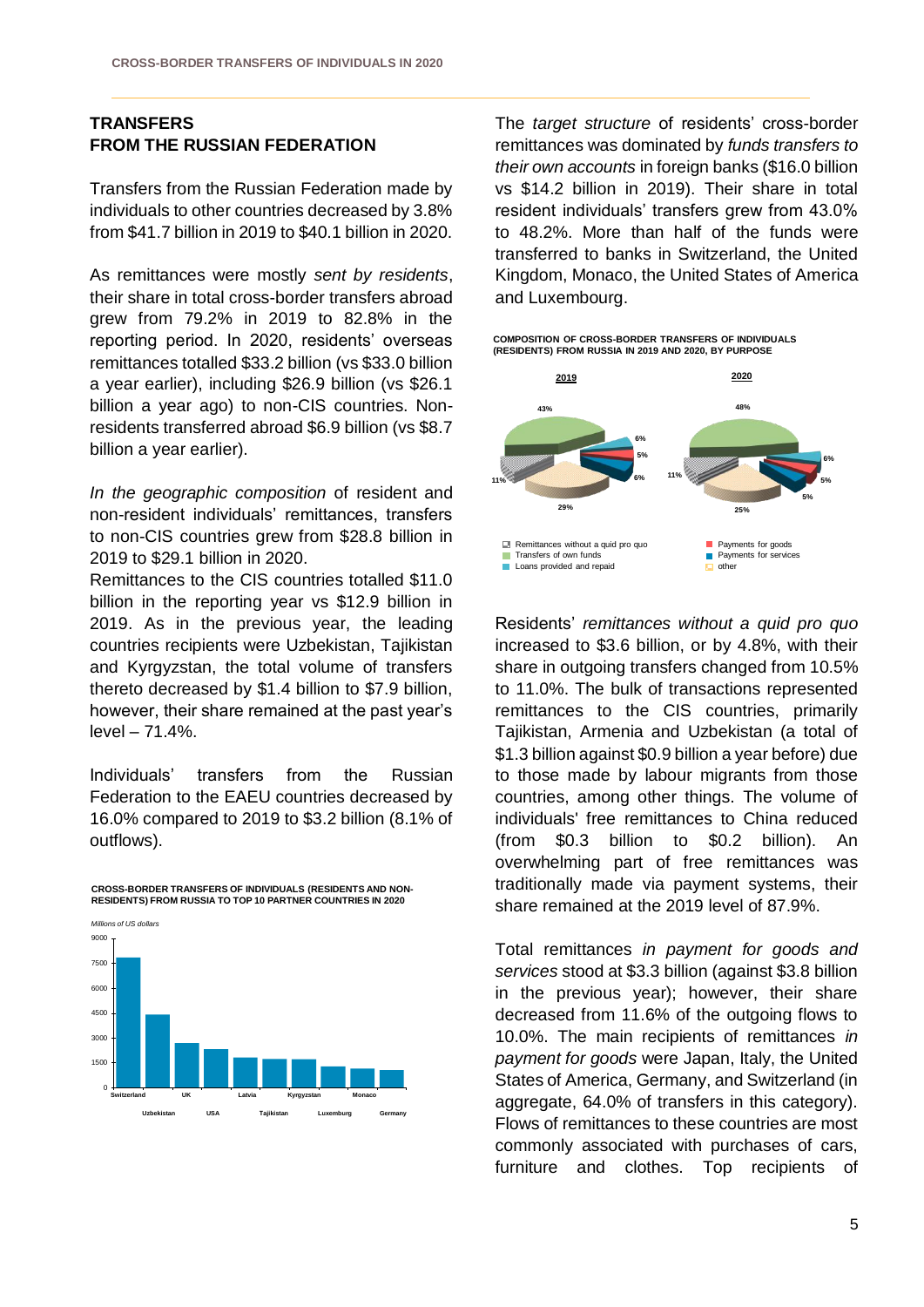remittances *in payment for services* were the United Kingdom, Switzerland, the United States of America, Italy, and Cyprus.

The amount of residents' transactions to extend, *service and repay loans* in 2020 was up 3.4% to \$2.1 billion vs 2019, with its share remaining at the level of the previous year  $-6.2\%$ . The volume of loans provided by resident individuals to foreign counterparties did not exceed \$1.7 billion as in the previous year. Loans were mostly issued to legal entities to their accounts in banks of Switzerland, Cyprus, Luxembourg, the United States of America, and Monaco. Resident individuals transferred \$0.4 billion to repay and service previously received loans which is 18.4% above the past year figure.

Despite the fact that the US dollar remained the main currency in the interbank cross-border remittances of individuals in 2020, its share in the outgoing cross-border transfers shrank to 44.4% from 45.3% in 2019. At the same time, the share of transactions in Russian rubles increased to 25.2% (vs 23.8% a year earlier), while in euros, in contrast, decreased to 23.7% (vs 25.0%), and the share of other currencies changed to 6.6 % from 5.9% in 2019.

The average amount of a remittance from the Russian Federation in 2020 remained at the level of 2019 at \$144. Average amounts of outgoing remittances to non-CIS and the CIS countries in 2020 were \$126 and \$234, respectively.

**The volume of remittances by individuals from the Russian Federation via payment systems** continued to decline in the reporting year. In 2020, this indicator decreased by 1.9% to \$7.4 billion. The share of transfers made via payment systems in the outgoing flow of crossborder transfers grew to 18.5% (vs 18.1% a year earlier).

**CROSS-BORDER TRANSFERS OF INDIVIDUALS (RESIDENTS AND NON-RESIDENTS) FROM RUSSIA, INCLUDING THOSE MADE VIA PAYMENT SYSTEMS IN 2016 THROUGH 2020**



Transactions with the CIS countries dominated outgoing transfers, totalling \$6.2 billion or 83.7% of all remittances via payment systems; remittances to non-CIS countries amounted to \$1.2 billion (16.3%).

Non-residents prevailed among the *senders* of transfers via payment systems in 2020. However, their share in total cross-border transfers via payment systems decreased from 59.5% in 2019 to 56.8% in the reporting period. In 2020, non-residents' overseas remittances totalled \$4.2 billion (vs \$4.5 billion in 2019), including \$4.0 billion (vs \$4.2 billion) to the CIS countries. Residents transferred \$3.2 billion abroad (vs \$3.1 billion a year earlier), including \$2.2 billion (vs \$2.0 billion) to the CIS countries and \$1.0 billion (vs \$1.1 billion) to non-CIS countries.

*In the geographical composition* of remittances via payment systems from Russia, top recipient countries in 2020 included such CIS countries as Uzbekistan, Tajikistan, Kyrgyzstan, and Armenia. They accounted for 71.5% (\$5.3 billion) of the outgoing remittances via payment systems.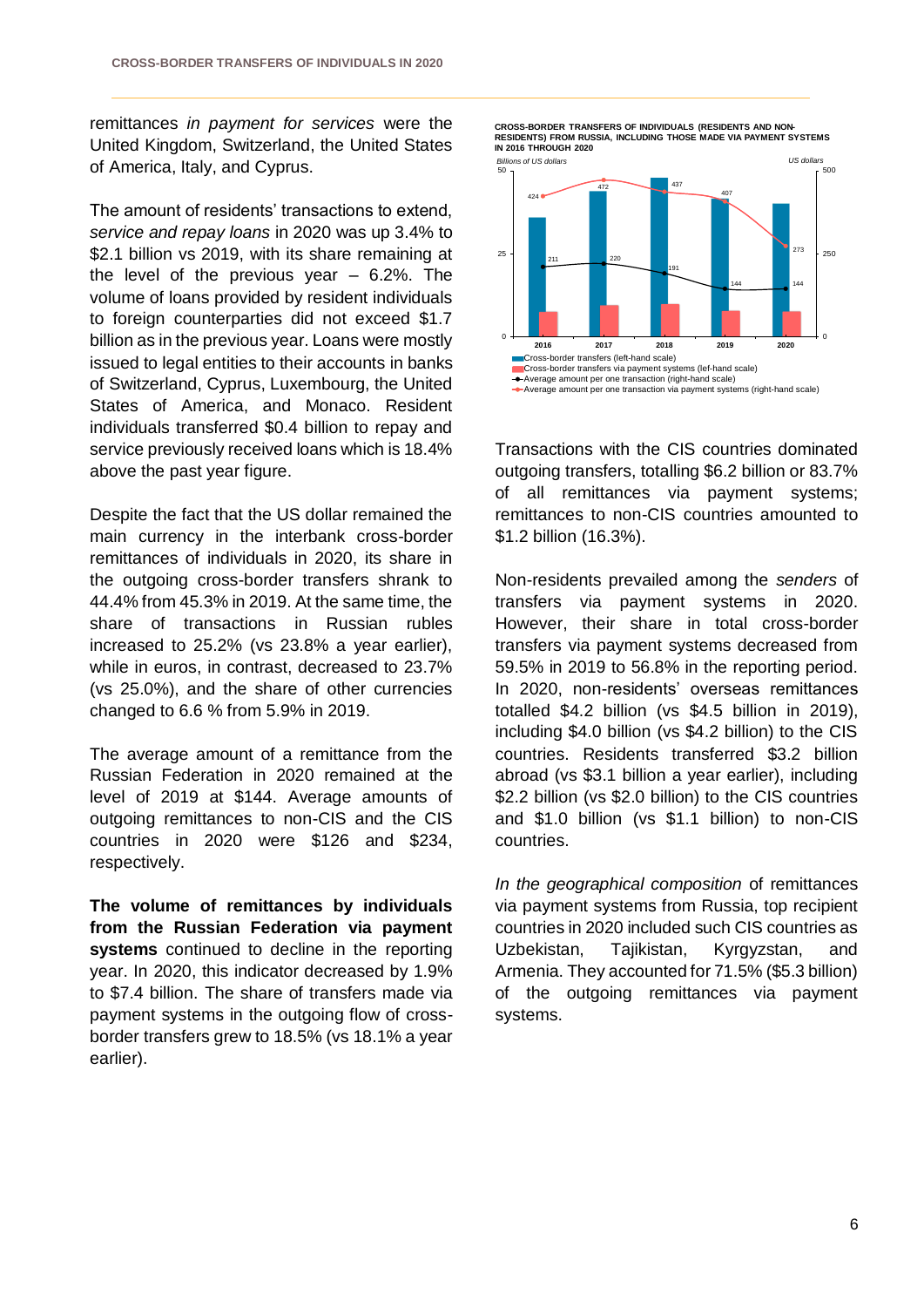**CROSS-BORDER TRANSFERS OF INDIVIDUALS (RESIDENTS AND NON-RESIDENTS) FROM RUSSIA VIA PAYMENT SYSTEMS TO SELECT PARTNER COUNTRIES IN 2020** *(millions of US dollars)*



According to the survey, transfers to cover current expenses of one's family remained the most widespread in the composition of remittances via payment systems<sup>3</sup> by purpose. In 2020, their share increased by 3.7 percentage points to 65.9% compared to 2019. In 2020, this transfer purpose was noted by 53.5% of nonresident respondents vs 72.1% a year earlier. Payments for goods accounted for 3.7% (vs 4.4% in 2019); services – 3.7% (vs 4.4%); loans repayments and interest payments – 2.5% (vs 2.0%); and other remittances – 24.2% (vs 26.9%).

## **COMPOSITION OF CROSS-BORDER TRANSFERS BY INDIVIDUALS (RESIDENTS AND NON-RESIDENTS) FROM RUSSIA VIA PAYMENT SYSTEMS IN 2019 AND 2020, BY PURPOSE**

*(according to the survey)*

l



The currency composition of remittances in 2020, as in previous years, was dominated by three monetary units: Russian rubles, US dollars and euros. The leading currency in previous

years was the US dollar, but in 2020, the Russian ruble became the main currency, the share of which reached 66.1%. The share of the US dollar decreased by 21.1 percentage points to 30.4%, while the portions of euro and other currencies remained virtually unchanged, amounting to 2.1% and 1.3%, respectively.

An average remittance via payment systems from Russia declined by 33.0% from \$407 in 2019 to \$273 in 2020. An average remittance to non-CIS countries dropped to \$520 (from \$749 in the previous year), to the CIS countries – to \$250 (vs \$368).

## **TRANSFERS TO THE RUSSIAN FEDERATION**

Receipts of transfers by individuals in Russia totalled \$23.4 billion in 2020, which is 6.7% less than in 2019 (\$25.1 billion).

As in previous years, most funds (\$21.1 billion, or 90.1% of the incoming flow) was received by the residents of the Russian Federation, including \$18.3 billion coming from non-CIS countries.

*In the geographic composition* of inflows, remittances from non-CIS countries to residents and non-residents decreased by 7.4% to \$20.0 billion. The bulk of inflows, totalling \$11.9 billion, came from Switzerland, the United States of America, the United Kingdom, Latvia, and Germany, which accounted for a half of all receipts in the Russian Federation. The volume of transfers from Switzerland, accounting for the largest share, rose by 12.4% to \$5.5 billion.

 $3$  Hereinafter, the weighted averages for two surveys performed in 2020 are provided. The weighted averages for two surveys performed in 2019 are used for comparison. The

number of questionnaires received for each survey is used for determining weights.

Minor discrepancies between the total and the sum of components are due to rounding of data.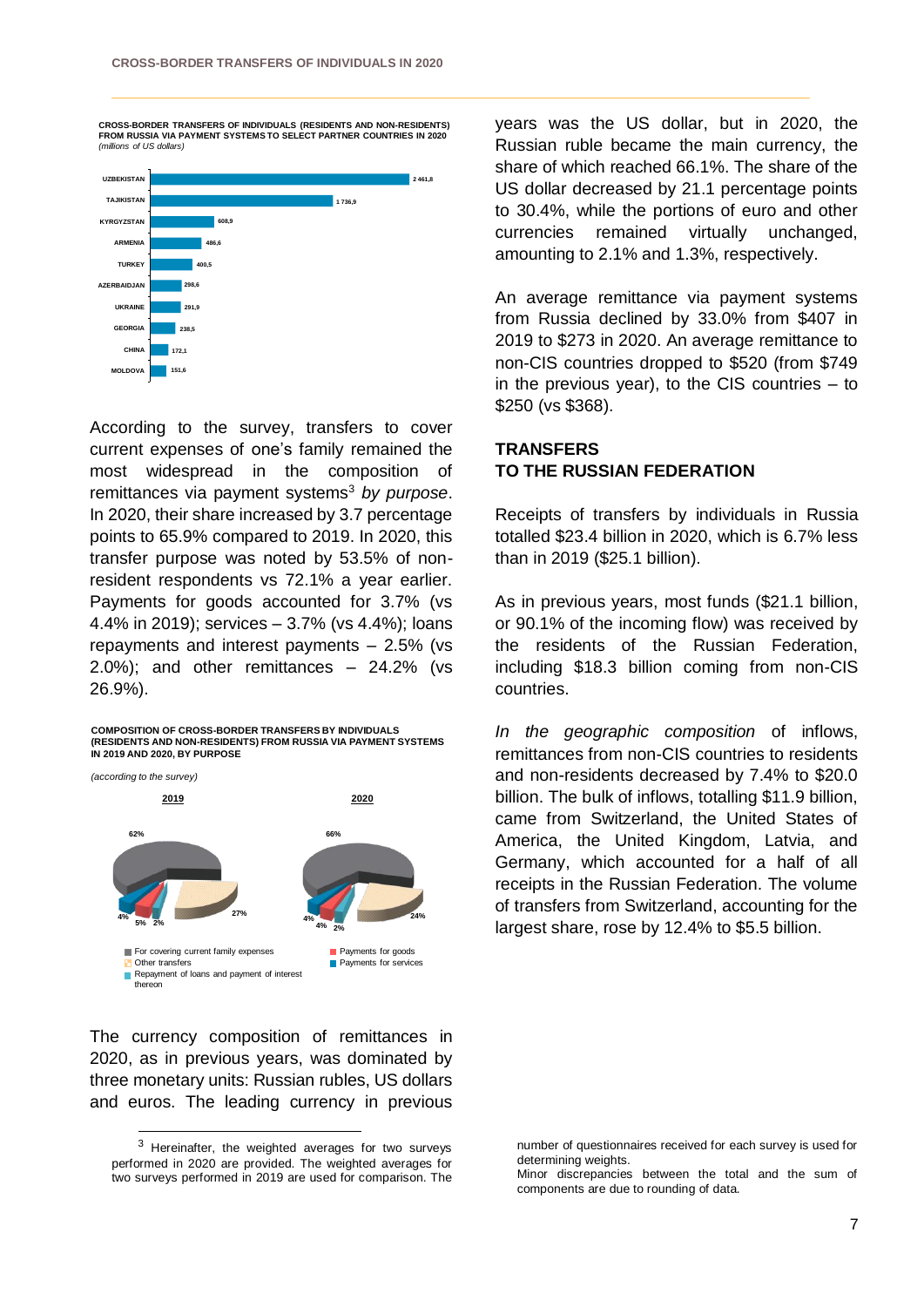**CROSS-BORDER TRANSFERS OF INDIVIDUALS (RESIDENTS AND NON-RESIDENTS) IN RUSSIA BY TOP 10 PARTNER COUNTRIES IN 2020**



In 2020, remittances from the CIS countries decreased by 2.6% to \$3.4 billion. Remittances from the EAEU countries dropped by 1.5% to \$2.4 billion. Kazakhstan was traditionally the most important counterparty: despite a slight decrease in the receipts to \$1.4 billion, its share in the total inflows from the EAEU countries remained at the 2019 level (59.5%).

The *composition of inflows by purpose* was dominated by transfers of resident individuals from their accounts in foreign banks (*own funds transfers*). In the reporting period, they grew by 10.6% to \$6.1 billion. The share of this category of receipts in total inflows grew by 4.4 percentage points to 28.7%. In the reporting year, over a half of such receipts (\$4.0 billion) came to resident individuals from their accounts opened with banks in Switzerland, the United States of America, the United Kingdom, Monaco and Cyprus.



In 2020, cross-border *free remittances* to resident individuals dropped by 4.8% to \$3.0 billion, with their share slightly increasing to 14.1%. The bulk of such transfers were received from Kazakhstan (\$0.5 billion), the United Kingdom (\$0.3 billion), the United States of America, Kyrgyzstan and Latvia (\$0.2 billion each).

Inflows to Russia associated with raising, servicing and repayment of previously issued loans decreased in 2020 by 30.1% to \$2.5 billion (12.0% of inflows). Resident individuals received \$0.9 billion in credits and borrowings from abroad, which is 38.2%, less than in the previous year. Switzerland, Luxembourg, Cyprus, Germany, and Hong Kong were the main lenders with their transfers totalling \$0.6 billion. Principal repayments and interest payments on previously issued loans dropped by 25.1% to \$1.7 billion.

In 2020, *salaries and other labour contractrelated remittances* to Russian residents increased by 7.4% to \$2.2 billion, with the share of this category in the inflows increasing to 10.6%.

The US dollar continued to dominate *the currency composition* of inflows, with its share growing from 54.0% to 55.2% in 2020. The euro and the Russian ruble accounted for 22.3% and 19.6% of the incoming transfers, respectively (vs 24.2% and 18.6% in 2019).

An average incoming remittance to an individual in Russia decreased by 12.6% from \$338 in 2019 to \$296 in 2020. An average amount of a transfer from the CIS countries was \$205 vs \$320 from non-CIS countries.

**The amount of remittances via payment systems to individuals in Russia** decreased by 6.3% to \$3.1 billion. The share of remittances via payment systems in the overall cross-border remittances of individuals to the Russian Federation amounted to 13.3%, as in 2019.